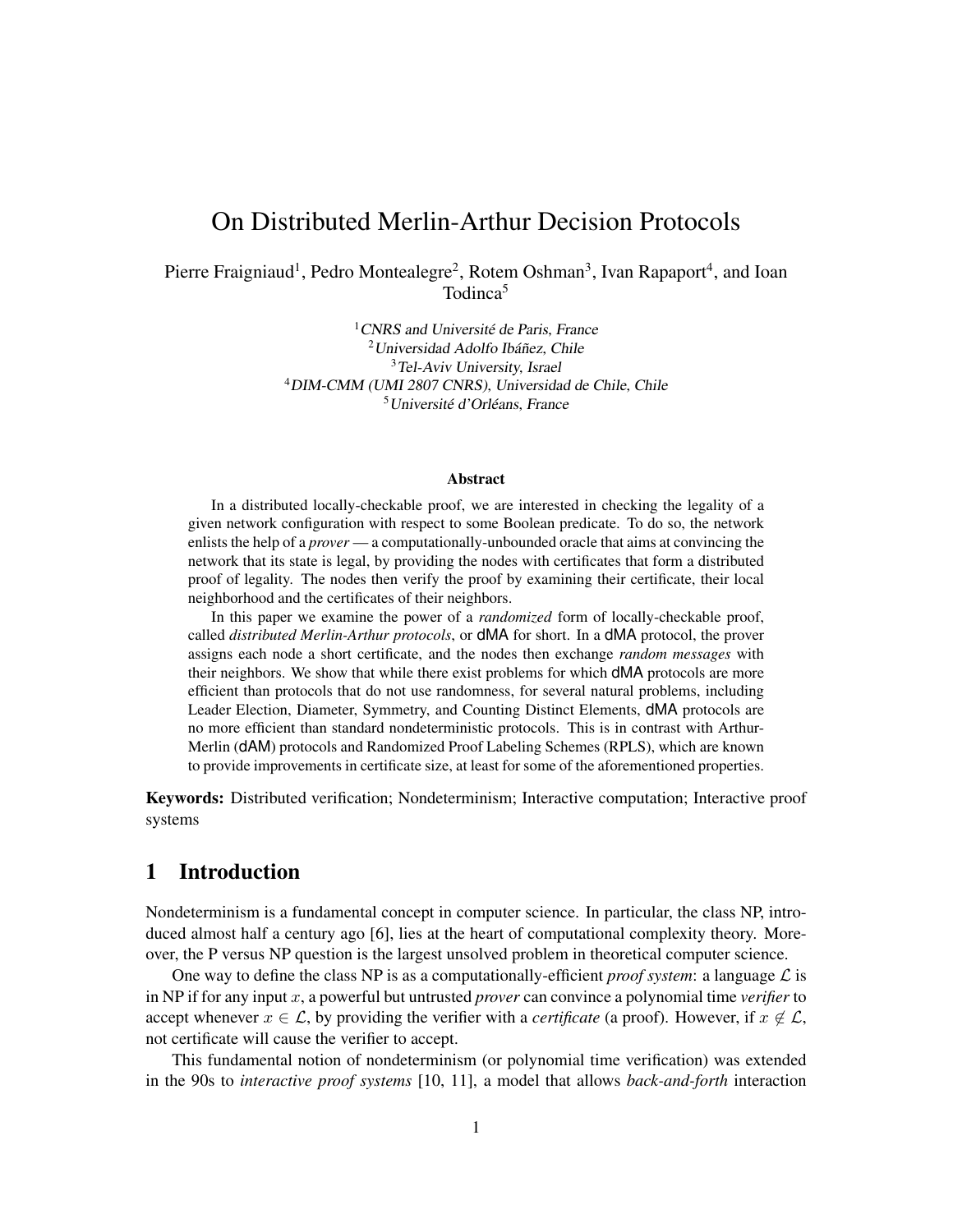between the prover (*Merlin*) and the verifier (*Arthur*). This interaction gave the model tremendous power, equivalent to PSPACE [18, 22].

Different *distributed* counterparts of the class NP have been introduced: locally checkable labelings [20], proof labeling schemes [16], non-deterministic local decision [8], and others. In all these models, roughly speaking, a powerful prover gives to every node  $v \in V$  a certificate  $c(v)$ . This provides  $G = (V, E)$  with a global distributed certificate. Then, every node v performs a *local verification* using its local information together with  $c(v)$ . Typically, the goal is to verify whether G belongs to a particular class of graphs (planar, bipartite, connected, k-colorable, etc.).

Very recently, these *distributed NP* models evolved — as already happened in the centralized setting almost thirty years ago — towards the study of *distributed interactive proofs* [14, 19]. To state our results, let us recall some basic notions.

**Distributed Languages.** Let G be a simple connected n-node graph, let  $x : V(G) \to \{0,1\}^*$ be a function assigning a label to every node of G, and let  $\mathsf{id}: V(G) \to \{1, \ldots, \mathrm{poly}(n)\}\$  be a one-to-one function assigning identifiers to the nodes. (The identifiers are  $O(\log n)$ -bit natural numbers.)

A *distributed language* is a Turing-Machine-decidable collection of triples  $(G, x, id)$ , called *configurations*. In this paper, we are interested in the following distributed languages:

- LEADER =  $\{(G, x, id) \mid x : V(G) \to \{0, 1\} \text{ and } |\{v \in V(G) : x(v) = 1\}| = 1\}$ , the language of graphs where every node is marked with a bit  $x \in \{0, 1\}$ , and we require that exactly one node be marked 1.
- AMOS =  $\{(G, x, id) \mid x : V(G) \to \{0, 1\} \text{ and } |\{v \in V(G) : x(v) = 1\}| \le 1\}$ , the language of graphs where nodes are marked with a bit, and we require that *at most* one node be marked (AMOS stands for "at most one selected", and was introduced in [8]).
- DIAMETER<sub> $\leq k$ </sub> = { $(G, x, id)$  | diam $(G) \leq k$ }, the language of graphs with diameter at most k.
- SYMMETRY =  $\{(G, x, \text{id}) \mid G \text{ has a non-trivial automorphism}\}\)$ . (An *automorphism* of a graph G is a one-to-one mapping  $\phi : V(G) \to V(G)$  such that  $\{u, v\} \in E(G) \iff$  $\{\phi(u), \phi(v)\}\in E(G)$ . It is *not-trivial* if it is not the identity function.)
- COUNT<sub>k</sub> = { $(G, x, id) | x : V(G) \to \{0, 1\}^*$  and  $| \{x(u) : u \in V\} | = k$ }, the language of graphs where every node has an input  $x(v) \in \{0,1\}^*$ , and there are exactly k distinct inputs.

None of these languages refer to the node identifiers, but languages like

SPANNING TREE = 
$$
\{(G, x, \text{id})) \mid \{\{\text{id}(v), x(v)\}, v \in V(G)\}\}
$$
 forms a spanning tree of  $G\}$ 

do refer to the identifiers (here,  $x(v)$  refers to the id of the parent of v in the tree).

In a locally-checkable proof, we ask a prover to provide the network nodes with a *certificate* that should convince them that  $(G, x, id) \in \mathcal{L}$ . The certificate is a function  $c: V \to \{0, 1\}^*$ assigning to each  $v \in V$  a label  $c(v)$ . The nodes exchange their certificates with their neighbors, examine their own input, and then decide whether to accept or reject; we require that  $(G, x, id) \in$  $\mathcal L$  iff there is some certificate c that causes all nodes to accept.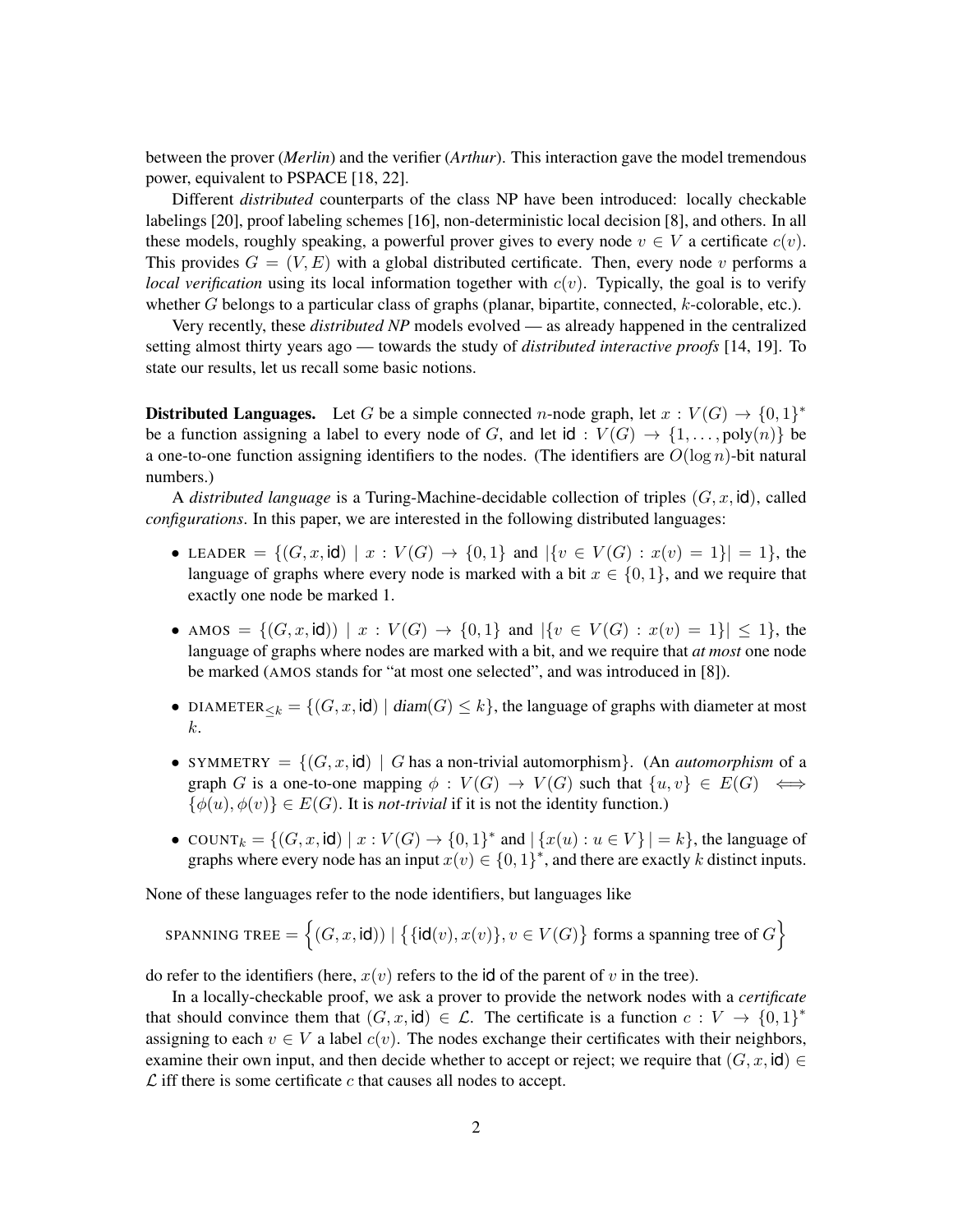Formally, a deterministic distributed verification algorithm is specified as a collection of *decision functions*,  $A = \{acc_v\}_v$ , where each function acc<sub>v</sub> takes the ids, inputs and certificates of v and its neighbors, and outputs a decision whether to accept (1) or reject (0). We say that a  $(G =$  $(V, E), x$ , id, c) is *accepted by* A if for all  $v \in V$  we have  $\text{acc}_v(\{(\text{id}(u), c(u), x(v)) | u \in N[v]\}) =$ 1.

A decision algorithm A *verifies* a distributed language  $\mathcal L$  if, for every configuration  $(G, x, id)$ ,

$$
(G, x, \text{id}) \in \mathcal{L} \iff \exists c : V(G) \to \{0, 1\}^* \mid (G, x, \text{id}, c)
$$
 is accepted by A.

The *cost* of the algorithm A is the maximum number of bits assigned to any node in a certificate accepted by A, that is,

$$
\max_{(G,x,\mathsf{id},c)\text{ accepted by }\mathsf{A}}\max_{v\in V}|c(v)|.
$$

The class  $LCP(k)$ , defined in [12], is the class of all distributed languages that have a distributed verification protocol with cost k. Other variants exist in the literature: *proof labeling schemes* [16] are defined similarly, except that at every node v, the verification algorithm does not take as input the data  $x(u)$  of neighbors  $u \in N(v)$ , only the neighbors' certificates; *nondeterministic local decision*, defined in [8], is also similar, but the certificate  $c$  may not depend on the identifiers of the nodes (i.e., it is not used by the decision function).

Merlin-Arthur Protocols. *Merlin-Arthur (MA)* protocols extend locally-checkable proofs by allowing the nodes to use *randomness* when deciding whether to accept or reject. The prover remains nondeterministic, and it does not see the randomness of the nodes when choosing a certificate. After the prover assigns certificates to the nodes, each node randomly chooses a message, from a distribution specified by the protocol. This message is broadcast to all neighbors of the node, and then each node decides whether to accept or reject, based on its input and neighbors (including their ids), its certificate, and the messages it received from its neighbors.

Formally, an MA protocol is specified by two collections of functions,  $A = (\{msg_v\}_v, \{acc_v\}_v)$ . After receiving a certificate assignment  $c: V \to \{0,1\}^*$ , the protocol executes in two stages:

- (1) Each node v generates a message  $m(v)$ , by calling the function msg<sub>v</sub>, which takes as input  $\mathsf{id}(v)$ ,  $\{\mathsf{id}(u): u \in N(v)\}\$ ,  $x(v), c(v)$ , and a random string  $r(v)$ . The message  $m(v)$  is broadcast to  $v$ 's neighbors.
- (2) Each node v uses the function  $acc_v$  to decide whether to accept or reject;  $acc_v$  takes as input  $id(v), \{ (id(u), m(u)) : u \in N(v) \}, x(v), c(v), r(v).$

For a given protocol A, the *acceptance probability* of  $(G, x, id, c)$  under A is the probability that all nodes accept the configuration  $(G, x, id)$  with certificate c. The probability here is taken over the nodes' internal randomness (the random strings  $r(v)$ ).

A *Merlin-Arthur protocol* verifies a distributed language  $\mathcal L$  with success probability  $p \in$  $(0, 1/2)$  if, for every configuration  $(G, x, \text{id})$ ,

$$
\left\{\n\begin{array}{ccc}\n(G, x, \text{id}) \in \mathcal{L} & \implies & \exists c : V(G) \to \{0, 1\}^* \mid \Pr[\text{A accepts } (G, x, \text{id}, c)] \ge p \\
(G, x, \text{id}) \notin \mathcal{L} & \implies & \forall c : V(G) \to \{0, 1\}^*, \Pr[\text{A accepts } (G, x, \text{id}, c))] \le 1 - p.\n\end{array}\n\right.
$$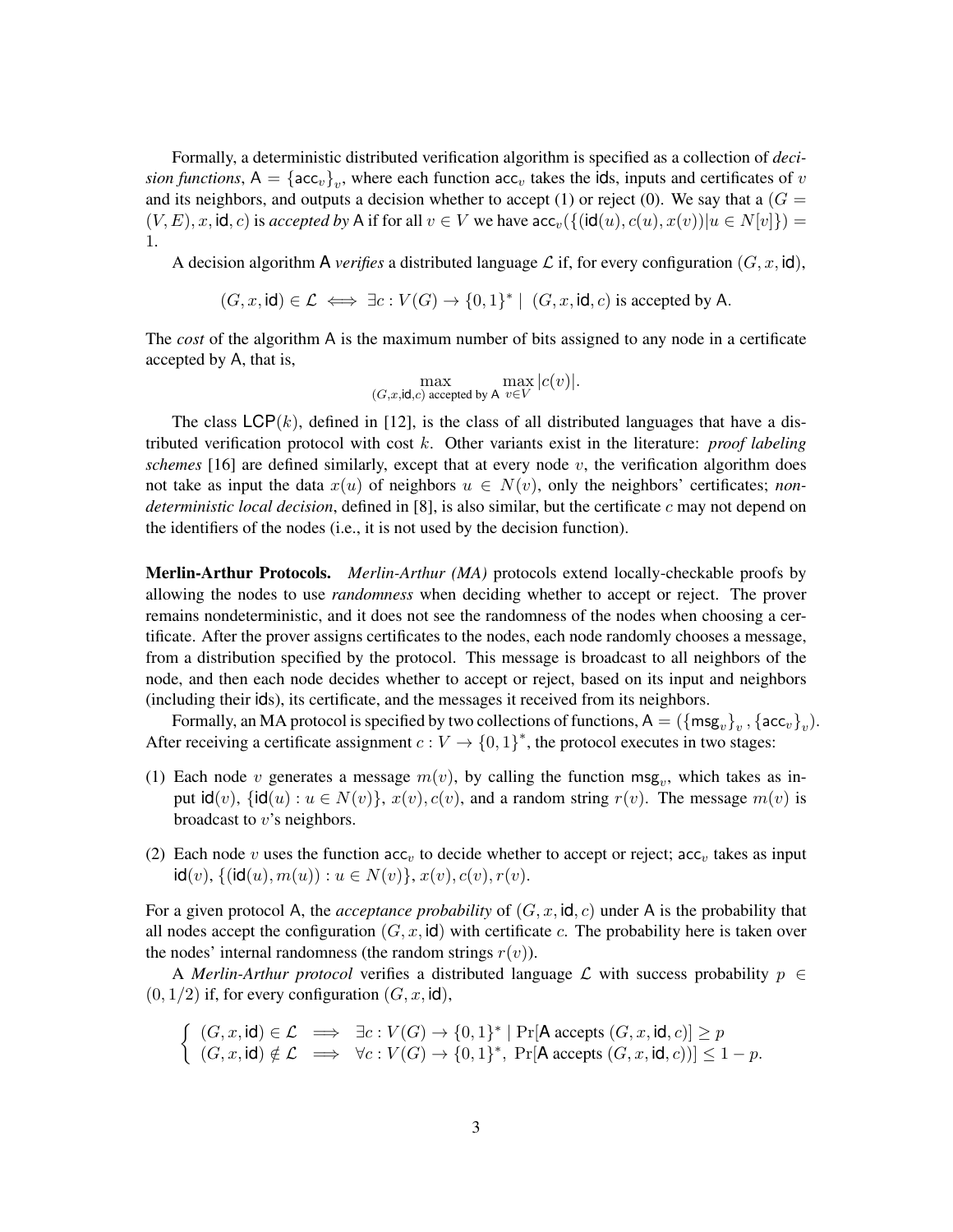A Merlin-Arthur protocol can be viewed as the *non-deterministic version* of randomized decision. It can also be viewed as the *randomized version* of locally checkable proofs (the randomized version of proof-labeling schemes has been considered in [3]).

The *cost* of an MA protocol is defined as the size of the longest certificate  $c(v)$  accepted by a node v in any configuration on n nodes (the size may grow with n). (The standard definition of two-party MA protocols also charges for the communication between the players, which in our case corresponds to the messages  $m(v)$ . However, the lower bounds we prove apply even if the messages have unbounded length, as they depend more on the *local knowledge* of the nodes even after seeing the certificates.)

Given a distributed language L, we define its Merlin-Arthur complexity, denoted  $dMA_n(\mathcal{L})$ , as the minimum cost of a Merlin-Arthur protocol that decides  $\mathcal L$  with success probability  $p$ .

Note that our definition above does not provide node  $v$  with the inputs and neighborhoods of its neighbors; this is similar to proof-labeling schemes (although we also provide ids), and dissimilar to locally-checkable proofs. However, it is easy to modify our lower bounds so that the view of a node is the same as it would be in a locally-checkable proof, except that instead of seeing the certificates of its neighbors, it only sees the messages they generated.

Comparison with Other Randomized One-Round Models of Verification. Let us point out how dMA protocols relate to two other models.

In an *Arthur-Merlin* distributed decision protocol (or dAM for short) [14], each node v sends a random string to the prover, and the prover responds by providing each node with a certificate (which can depend on the random strings of all the nodes). Each node then makes its decision based on its own randomness, its neighborhood, and its neighbors' certificates. The order of interaction is the opposite of dMA schemes, where the prover first commits to the certificates, and then the nodes send random messages. As we show in this paper, this reverse order gives dAM protocols more power than dMA protocols, at least in some scenarios.

Another related model is *randomized proof labeling schemes* (RPLS) [3]. These are very similar to dMA protocols, except that the certificate size is *unbounded*, and the protocol is only charged for the randomized messages the players send to each other. It was shown in [3] that any property admits an RPLS that is exponentially cheaper than the best proof labeling scheme; however, the construction in [3] not only does not reduce the certificate size, it in fact blows it up, by a factor of up to n. We show in this paper that this is inherent: if we *do* care about the certificate size, then randomness does not always help.

#### 1.1 Our Results

Both AMOS and LEADER have proof-labeling schemes using certificates on  $O(\log n)$  bits. (A tree rooted at the leader if any, or at an arbitrary node otherwise, suffices.) The next result shows that one cannot do better, even using randomization for the verification part.

Theorem 2.2. *Any 2-sided error* dMA *protocol for* AMOS *with success probability larger than* 4/5 *requires certificates on* Ω(log n) *bits. Any 1-sided error* dMA *protocol for* AMOS *requires certificates on*  $\Omega(\log n)$  *bits. The same result holds for* LEADER.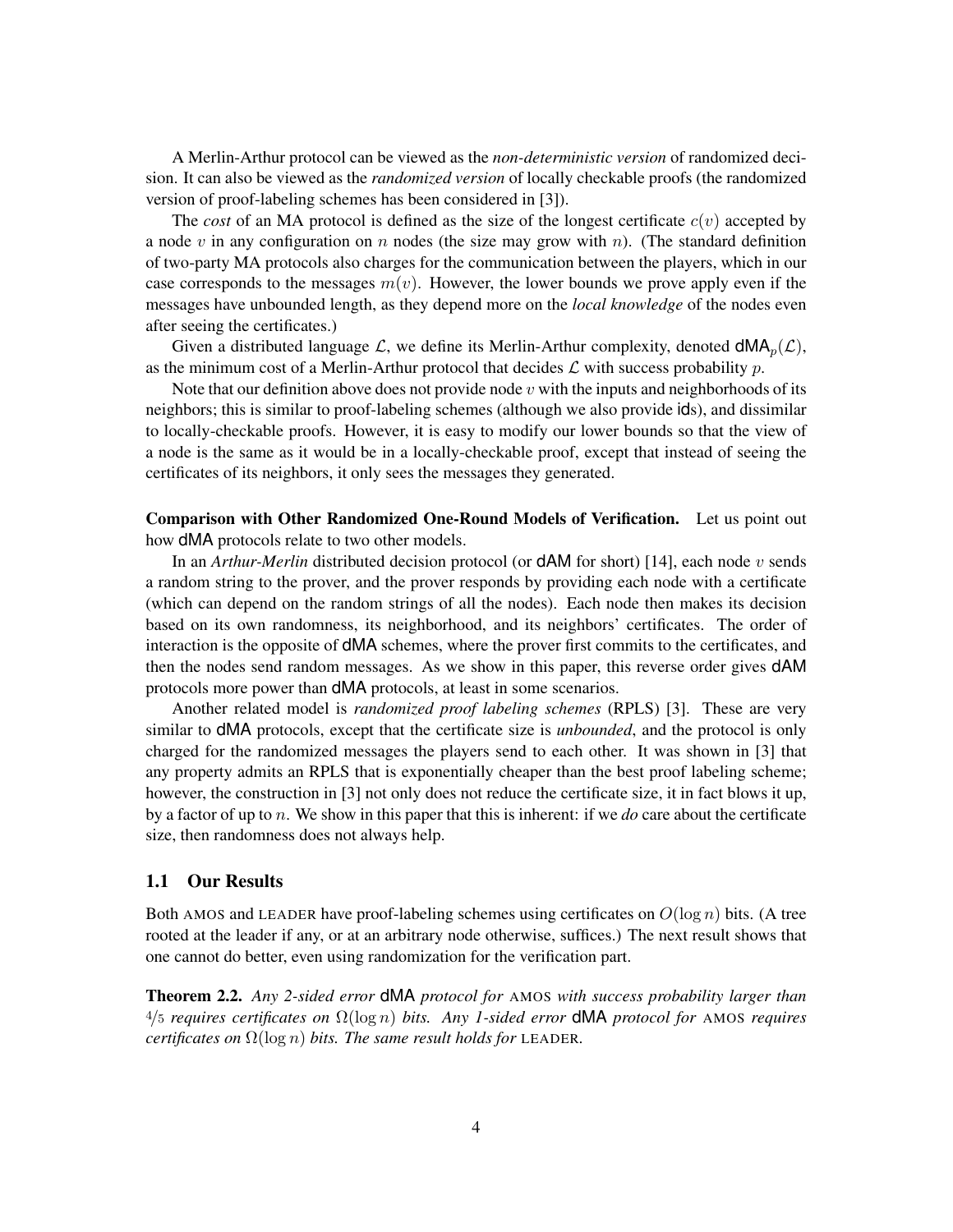In contrast, whenever randomization is used *before* interacting with the prover, AMOS can be decided with certificates on  $O(1)$  bits.

**Theorem 2.1.** *For every*  $k \geq 1$ *, there exists a* **dAM** *protocol for* AMOS *with success probability*  $1 - 1/2^k$ , using  $(k + 1)$ -bit certificates at each node.

This shows that the gap between dAM and dMA (with success probability  $> 4/5$ ) is potentially unbounded. Next, we show that a certain class of reductions from 2-party communication complexity can be adapted to show dMA lower bounds as well. As a consequence, we obtain lower bounds on DIAMETER, SYMMETRY, and COUNT.

**Corollary 3.1.** Let  $0 \leq \varepsilon < 1/3$ . Then,  $dMA_{1-\varepsilon}(DIAMETER<sub>0</sub>) = \Omega(n/\log n)$ . That is, every *Merlin-Arthur protocol with success probability at least* 1 − ε *that is able to decide whether the diameter of the input graph is at most 6 requires certificates on*  $\Omega(n/\log n)$  *bits.* 

**Corollary 3.2.** *Let*  $0 \le \varepsilon < 1/3$ *. Then,* **dMA**<sub>1- $\varepsilon$ </sub>(SYMMETRY) =  $\Omega(n^2)$ *.* 

**Corollary 3.3.** *Let*  $0 \le \varepsilon < 1/3$ *. Then,*  $dMA_{1-\varepsilon}$   $\left(\text{COUNT}_{n/2+1}\right) = \Omega(n)$ *.* 

Our lower bounds are shown by adapting existing tools for proving lower bounds on locallycheckable proofs and in CONGEST, thus showing that some types of lower bounds extend easily to dMA.

### 1.2 Related Work

This paper is very much related to two recent contributions on distributed interactive proofs. The concept of distributed interactive proofs was introduced in [14]. Among other results, [14] proves that SYMMETRY admits a dMAM protocol with  $O(\log n)$ -bit certificates, and a dAM protocol with  $O(n \log n)$ -bit certificates. Moreover, it is also proved that any **dAM** protocol for SYMMETRY requires certificates on  $\Omega(\log \log n)$  bits. Graph non-isomorphism has also been studied in [14] every node is given the adjacency list of a node in some graph  $H$ , and the nodes have to collectively decide whether the actual network  $G$  is isomorphic to  $H$ . It is proved that this problem admits a **dAMAM** protocol with certificates on  $O(n \log n)$  bits.

The recent paper [19] carried on the investigations in [14]. In particular, [19] proves that NON-SYMMETRY can be decided by a dAMAM protocol with  $O(\log n)$ -bit certificates. It is also proved, using general reductions from circuit computation, that graph non-isomorphism can be decided by an interactive protocol with a constant number of interaction rounds between Arthur and Merlin, and certificates on  $O(\log n)$  bits. Another variant of graph non-isomorphism is also considered in [19] — every node is given two subsets of incident edges, and the nodes have to collectively decide whether the resulting subgraphs of the actual network  $G$  are isomorphic. It is proved that this problem admits a **dAMAM** protocol with certificates on  $O(\log n)$  bits.

Problem DIAMETER $\lt k$  has been studied, in the framework of distributed verification algorithms, in [5]. More precisely, in the proof-labeling scheme model, the authors show, for the certificate size, an upper bound of  $O(n \log n)$  and a lower bounds of  $\Omega(n/k)$ . They manage to improve the previous upper bound by introducing approximation ( [5] defines *approximate* prooflabeling schemes).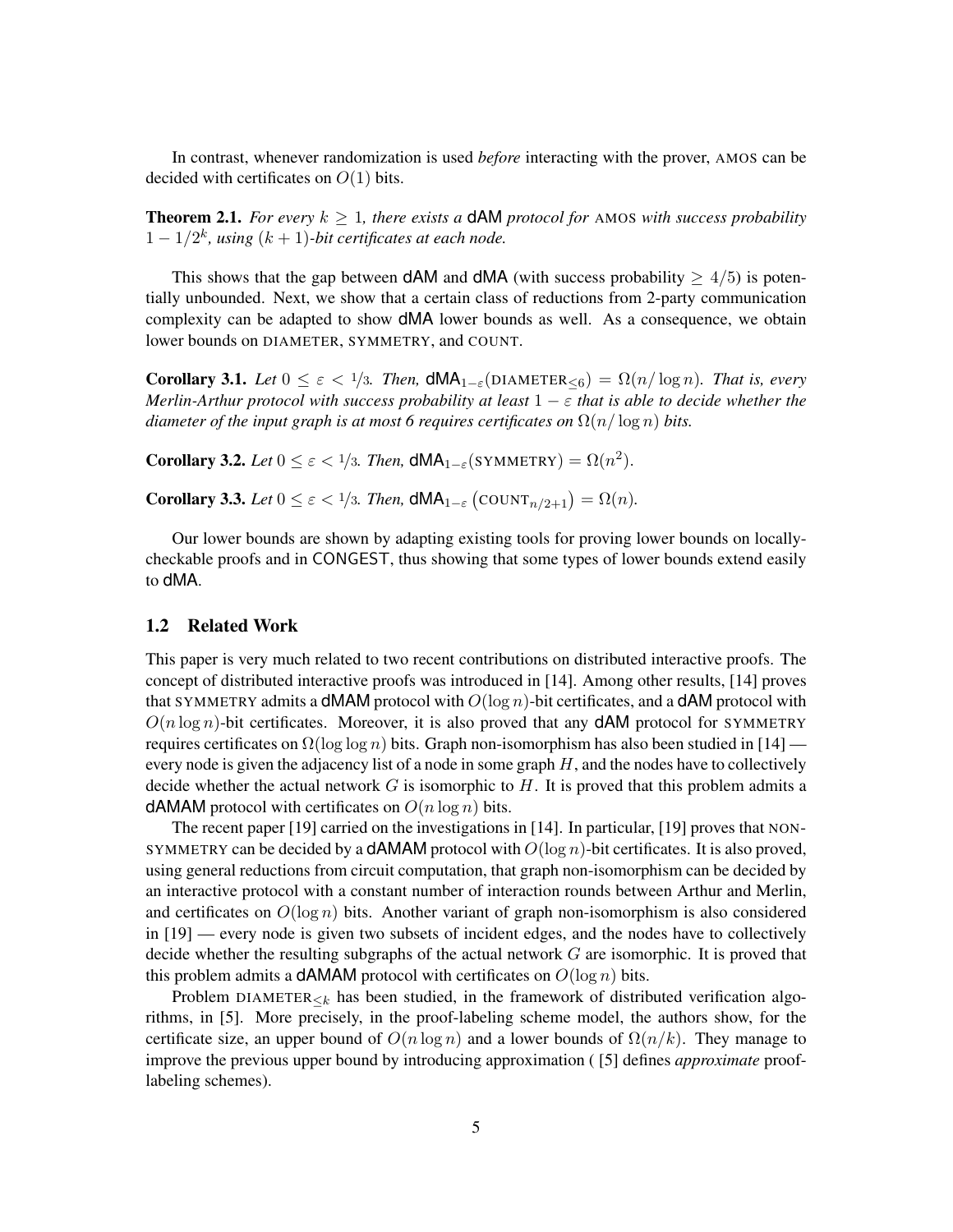### 2 Warmup: Deciding AMOS and LEADER

As a warm-up, let us consider the distributed language AMOS, for "at most one selected", introduced in [8]. Recall that for every configuration  $(G, x, id)$ , we have  $(G, x, id) \in AMOS$  if and only if  $x(v) \in \{0,1\}$  for every  $v \in V(G)$  and  $|\{v \in V(G) : x(v) = 1\}| \leq 1$ . A node v with  $x(v) = 1$  is said to be *selected*. This language is therefore similar to LEADER, apart from the fact that having no leader is a legal configuration.

It is shown in [8] that AMOS cannot be decided *deterministically* in sublinear time without a prover, as a configuration with two selected nodes that are at distance  $n - 1$  from one another cannot be detected. On the other hand, using randomization (but still without a prover), AMOS can cannot be detected. On the other hand, using randomization (but still without a prover), AMOS can<br>be decided in zero rounds with success probability  $p = (\sqrt{5} - 1)/2$ : every selected node accepts with probability  $p$ , and the non-selected nodes all accept. A legal configuration is accepted with probability exactly p, while an illegal one is accepted with probability at most  $p^2 = 1 - p$ . In fact,  $[8]$  shows that p is the best success probability possible for a sublinear-time randomized algorithm.

A locally checkable proof for AMOS can simply be designed using certificates on  $O(\log n)$  bits. On a legal instance, every node is given a pointer to a neighbor, on  $O(\log n)$  bits, such that the set of all pointers encodes a spanning tree  $T$  rooted at an arbitrary node if there are no selected nodes, and rooted at the selected node otherwise. The certificate also includes  $O(\log n)$  bits forming a distributed proof that  $T$  is indeed a spanning tree (see [16]). The verification algorithm consists, for every node v, to check that T is indeed a spanning tree. In addition, a node with  $x(v) = 1$  that is not the root of T rejects. It was shown in [12] that  $O(\log n)$ -bit certificates is the best that can be achieved, that is, there is no locally checkable proofs for AMOS with certificates on  $o(\log n)$ bits.

Remark 2.1. *With the previous example we can see the power of the* dMA *model in comparison with proof labelling schemes and randomized local decision. Suppose that we want to decide* AMOS ∩ BIPARTITE *(i.e., whether the input is a bipartite graph with at most one selected node). We can combine a one-bit certificate (for bipartiteness) with local randomness (for at-most-oneselected) in order to get a one-bit Merlin-Arthur protocol for* AMOS ∩ BIPARTITE *with probability* √ *of success at least*  $\frac{\sqrt{5}-1}{2}$  $\frac{2^{j-1}}{2}$ .

The following result is a simple illustration of the power of Arthur-Merlin protocols, by showing that one can design an Arthur-Merlin protocol for AMOS with success probability as close to 1 as desired, with certificates on  $O(1)$  bits. For LEADER, we refer to [19] which describes a dMAM protocol using  $O(1)$ -bit certificates, but with one more interaction between Arthur and Merlin.

**Theorem 2.1.** *For every*  $k \geq 1$ *, there exists a* **dAM** *protocol for* AMOS *with success probability*  $1 - 1/2^k$ , using  $(k + 1)$ -bit certificates at each node.

*Proof.* Let  $k \geq 1$ . Every node picks k bits at random. On a legal instance, and given these k random bits at each node, Merlin sends  $-1$  to every node if there are no selected nodes, and otherwise sends the bit string randomly selected by the selected node. The verification algorithm is as follows. Every node checks that the certificate given by Merlin is the same as the one given to its neighbors. If this test is passed, then a non-selected node systematically accepts, and a selected node accepts only if the bit string sent by Merlin is identical to the one it randomly generated. If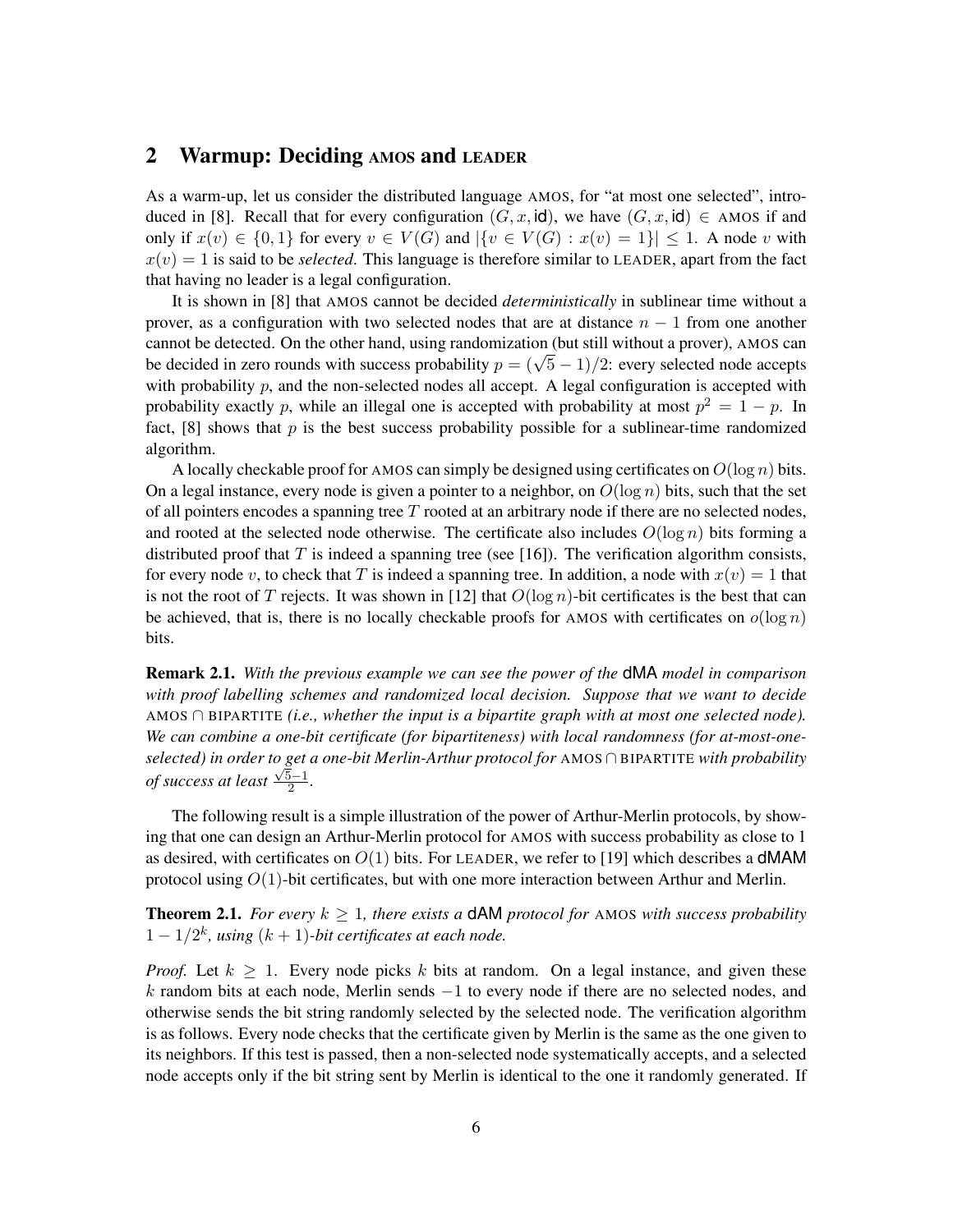there are more than one selected nodes, the probability that they all pick the same random string is at most  $1/2^k$ , thus the verification succedes with probability at least  $1 - 1/2^k$ .  $\Box$ 

In contrast, the following results illustrates the limitation of Merlin-Arthur protocols, by showing that such protocols cannot achieve success probability much larger than  $\frac{\sqrt{5}-1}{2} = 0.61...$ whenever using certificates on  $o(\log n)$  bits.

Theorem 2.2. *Any 2-sided error* dMA *protocol for* AMOS *with success probability larger than* 4/5 *requires certificates on* Ω(log n) *bits. Any 1-sided error* dMA *protocol for* AMOS *requires certificates on*  $\Omega(\log n)$  *bits. The same result holds for* LEADER.

*Proof.* The intuition of the proof is simple. Consider a configuration  $I_1 \in AMOS$  consisting of an *n*-node cycle with a unique selected node v. Let us then take two copies of  $I_1$ , remove the edge e opposite to v in both, and create a cycle with  $2n$  nodes by glueing the two resulting paths. Let us call this latter configuration  $I_2$ . We have  $I_2 \notin AMOS$ . Let us consider a dMA protocol P for AMOS with success probability larger than  $2/3$ . We have  $Pr[\mathcal{P}$  accepts  $I_1] > 2/3$  with the appropriate certificate assignment c to the nodes of  $I_1$ , and  $Pr[\mathcal{P}]$  rejects  $I_2] > 2/3$  for every certificate assignment to the nodes of  $I_2$ . On the other hand, for the certificate assignment c, since the nodes have the same view in  $I_1$  and  $I_2$ , as far as the certificates are concerned, we get, by the union bound, that  $Pr[\mathcal{P}$  rejects  $I_2] < 1/3 + 1/3 = 2/3$ , yielding a contradiction. There is however a gap between this intuition and a correct proof. In particular, as nodes have identities, one cannot claim that the extremities of the removed edge  $e$  do not "see" the difference between  $I_1$  and  $I_2$ . Glueing legal instances to create illegal instances in which the nodes cannot distinguish which one they belong to requires some more work.

The sophisticated glueing technique introduced in [12] allowed Göös and Suomela to show that there is no locally checkable proof for AMOS and LEADER with certificates of size  $o(\log n)$ bits. This glueing technique can also be used to prove that the same result holds for dMA protocols with success probability larger than  $\frac{4}{5}$ . To see why, let us first briefly summarize the construction in [12].

Let *n* be even, and let us consider an arbitrary partition of  $\{1, \ldots, n^2\}$  of the form  $(A_i, B_i)_{i \in \{1, \ldots, n\}}$ such that  $\{1, ..., n^2\} = (\cup_{i=1}^n A_i) \cup (\cup_{i=1}^n B_i)$ , where  $|A_i| = |B_i| = n/2$  for every  $i \in \{1, ..., n\}$ . The elements of  $A_i$  are enumerated as  $A_i[1], \ldots, A_i[n/2]$  for every  $i \in \{1, \ldots, n\}$ , and the same for every  $B_i$ . Let  $A = \{A_i, i = 1, ..., n\}$  and  $B = \{B_i, i = 1, ..., n\}$ .

Given  $(A, B) \in \mathbf{A} \times \mathbf{B}$ , let  $R_{A, B}$  be the *n*-node ring  $(v_1, \ldots, v_n)$ , where  $\mathsf{id}(v_i) = A[i]$  for  $i = 1, \ldots, n/2$ , and  $\text{id}(v_{n-i+1}) = B[i]$  for  $i = 1, \ldots, n/2$ . For every node v in the ring, let  $\ell_{A,B}(v) \in \{0,1\}$  be its input label, specifying whether v is selected or not. Assume that only one node is selected in each  $R_{A_i,B_j}$  for  $i, j \in \{1, \ldots, n\}$ , and that this node is at distance at least 2 from the nodes  $v_{n-1}, v_n, v_1, v_2$ , with respective identities  $B_j[2], B_j[1], A_i[1], A_i[2]$ , which form a path of length 4 in  $R_{A_i,B_j}$ .

For  $(A, B) \in \mathbf{A} \times \mathbf{B}$ , let  $c_{A,B}(v)$  be the certificates assigned to the nodes of  $R_{A,B}$  with such a unique selected node, leading all nodes to accept, with probability  $>$  4/5. Finally, for every node v, let  $L_{A,B}(v) = (\ell_{A,B}(v), c_{A,B}(v))$ , and set

$$
L_{A,B} = (L_{A,B}(v_{n-2}), L_{A,B}(v_{n-1}), L_{A,B}(v_n), L_{A,B}(v_1), L_{A,B}(v_2), L_{A,B}(v_3)).
$$

Let us consider the complete bipartite graph  $K_{n,n}$  with bipartitions **A** and **B**, and let us color every edge  $\{A, B\}$ ,  $(A, B) \in \mathbf{A} \times \mathbf{B}$ , with  $L_{A,B}$ . Since  $L_{A,B}$  is on  $o(\log n)$  bits, it can be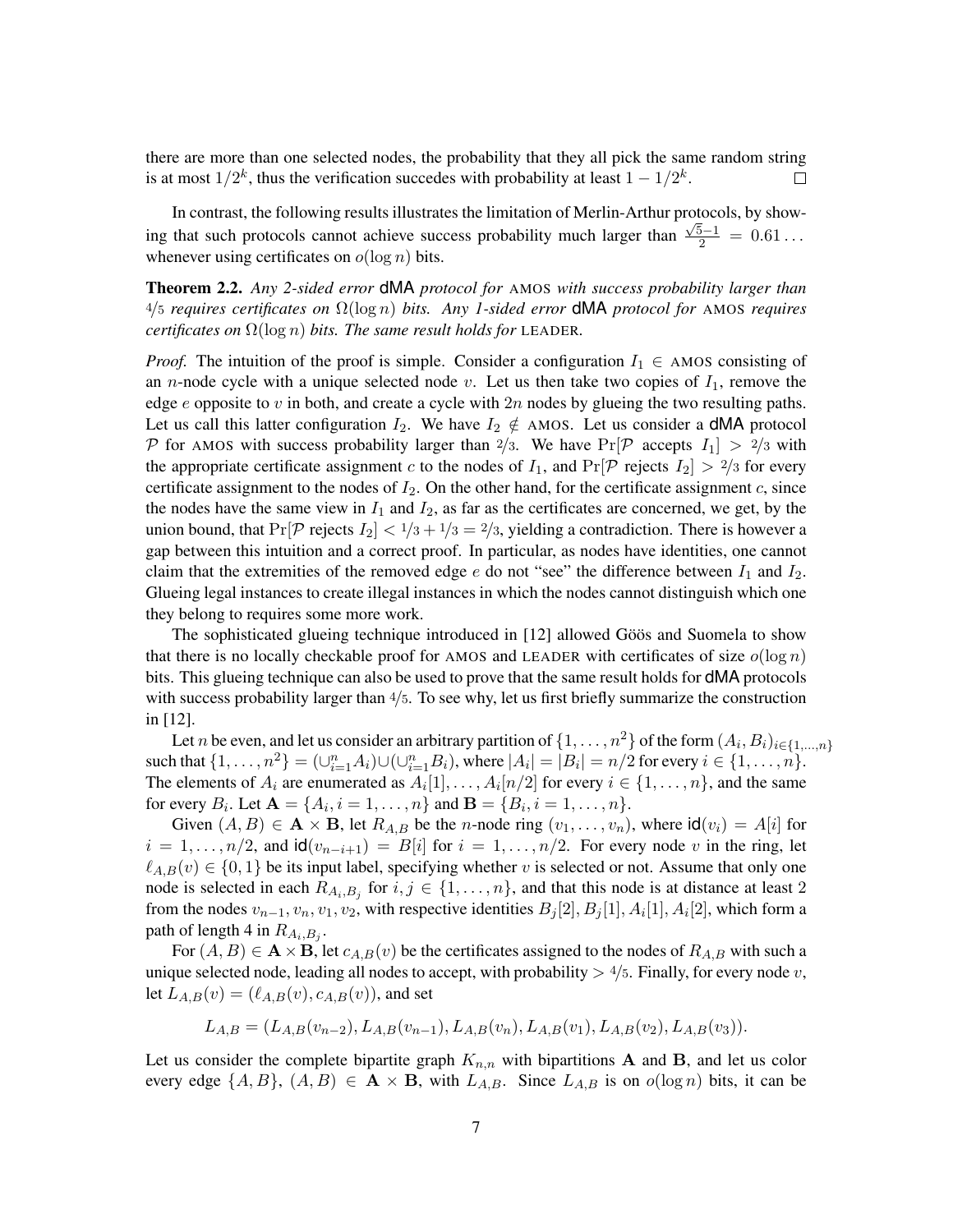shown that the colored  $K_{n,n}$  contains a monochromatic 4-cycle. Let  $(A_1, B_1, A_2, B_2)$  be such a cycle. The two *n*-node rings  $R_{A_1,B_1}$  and  $R_{A_2,B_2}$  are then glued to form a 2*n*-node ring S by removing the edge  $\{v_n, v_1\}$  in both *n*-node rings, and connecting the copy of  $v_1$  in one ring to the copy of  $v_n$  in the other ring. Note that there are two selected nodes in the ring S. Since  $L_{A_1,B_1} = L_{A_2,B_1} = L_{A_2,B_2} = L_{A_1,B_2}$ , no nodes can distinguish whether they are in one of the four small (legal) rings  $R_{A_i,B_j}$ ,  $i, j \in \{1,2\}$ , or in the large (illegal) ring S.

We are now ready to apply the intuition provided at the beginning of the proof to the construction in [12]. Let us consider a dMA protocol  $P$  for AMOS with success probability larger than 4/5. For every  $i, j \in \{1, 2\}$ , we have  $Pr[\mathcal{P}$  accepts  $R_{A_i, B_j}] > 4/5$ , with the appropriate certificate assignment  $c_{i,j}$  given to the nodes of  $R_{A_i,B_j}$ . Also,  $Pr[\mathcal{P}$  rejects  $S] > 4/5$  for every certificate assignment to the nodes of S. However, consider S with the certificate assignment c consisting in giving the certificates defined by  $c_{i,i}$  to the nodes coming from  $R_{A_i,B_i}$  in S, for  $i = 1,2$ . By union bound, we have

 $Pr[\exists v \in S : P \text{ rejects at } v \text{ with certificate } c(v)] \leq$ 

$$
\Pr[\exists v \in \{v_4, \ldots, v_{n-3}\} : \mathcal{P} \text{ rejects at } v \text{ in } R_{A_1, B_1} \text{ with certificate } c_{1,1}] \\
+ \Pr[\exists v \in \{v_4, \ldots, v_{n-3}\} : \mathcal{P} \text{ rejects at } v \text{ in } R_{A_2, B_2} \text{ with certificate } c_{2,2}] \\
+ \Pr[\exists v \in \{v_{n-2}, v_{n-1}, v_n, v_1, v_2, v_3\} : \mathcal{P} \text{ rejects at } v \text{ in } R_{A_2, B_1} \text{ with certificate } c_{2,1}] \\
+ \Pr[\exists v \in \{v_{n-2}, v_{n-1}, v_n, v_1, v_2, v_3\} : \mathcal{P} \text{ rejects at } v \text{ in } R_{A_1, B_2} \text{ with certificate } c_{1,2}].
$$

Each of the four terms on the right hand side of the equation above is smaller than  $1/5$ . It follows that, with the certificate assignment c, we have  $Pr[\exists v \in S : P \text{ rejects at } v] < 4/5$ , which contradicts the fact that the success probability of  $\mathcal P$  is larger than  $\frac{4}{5}$ .

The proof above applies to LEADER as well since all legal configurations considered in the proof have exactly one selected node, and all illegal configurations have exactly two selected nodes. For both AMOS and LEADER, the proof also applies to 1-sider error protocols, since, for such protocols, the union bound yields  $Pr[\exists v \in S : P]$  rejects at  $v] = 0$ , that is, P is incorrect with probability 1 for  $S$  with certificate  $c$ .  $\Box$ 

Remark 2.2. *Both* LEADER *and* AMOS *have locally checkable proofs with 2-bit certificates, whenever restricted to trees. Indeed, for* LEADER*, the certificate at every node* v *in a legal instance consists of the distance of* v *to the leader in the tree, modulo 3. The same for* AMOS*, apart that, if there is no leader, then the distance is from an arbitrary node of the tree. Such certificates enable to identify a unique root of the tree, which is the only node allowed to be leader (it must be selected in* LEADER*, but do not need to be selected in* AMOS*).*

## 3 The Canonical 2-Party Reduction

In this section we show that a widely-used class of reductions from 2-party communication complexity, which is typically used to prove lower bounds in CONGEST, also yields lower bounds on dMA. These reductions are typically used to relate the round complexity of a deterministic or randomized algorithm in CONGEST to the deterministic or randomized communication complexity of some 2-party problem, but here we use them as reductions from *nondeterministic* communication complexity.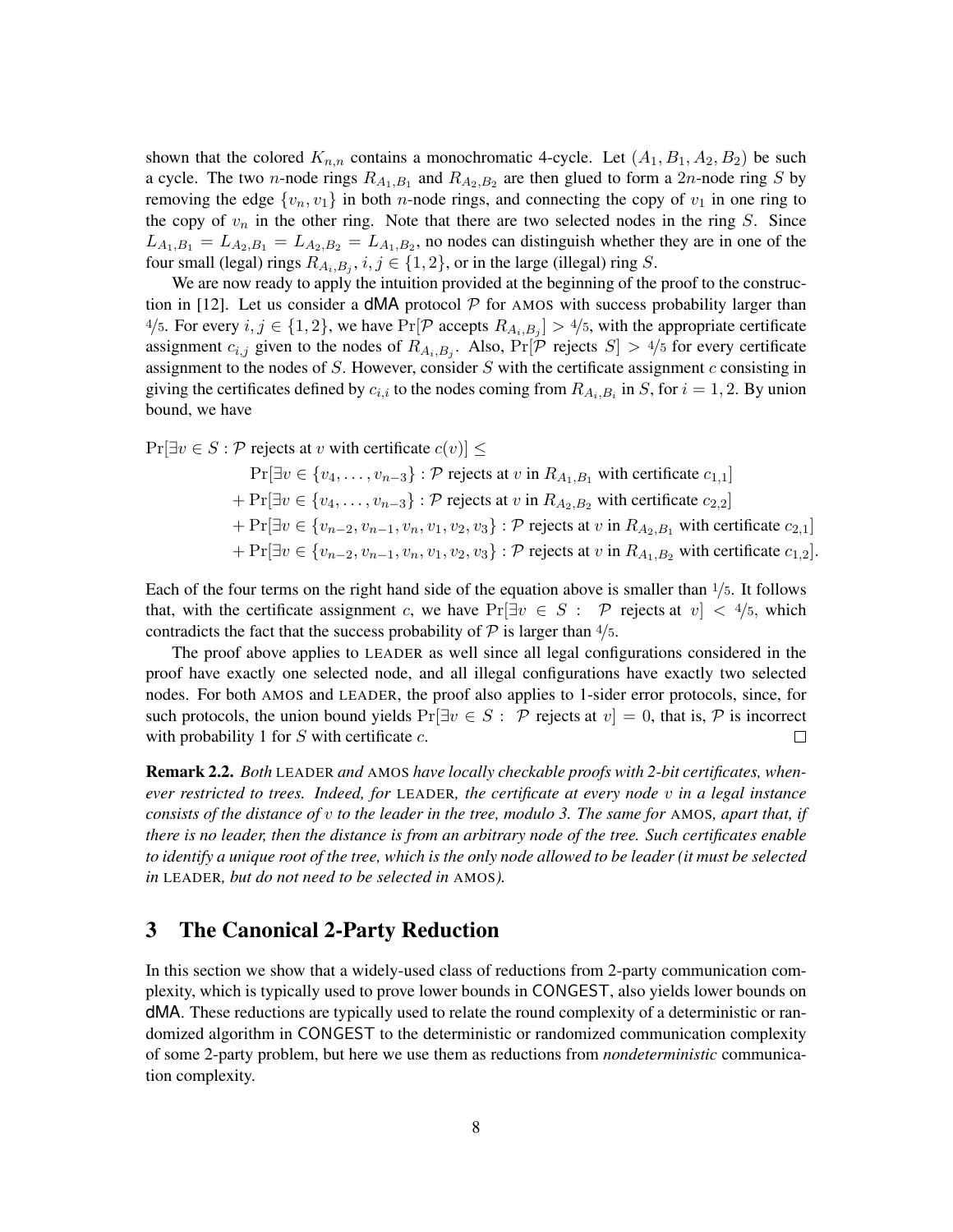Let  $\mathcal{L}_{comm}$  be a two player communication complexity language with instances of the form  $(x, y) \in X \times Y$ , where both X and Y are finite sets. Let  $\mathcal{L}_{dist}$  be a distributed language. We consider in this section distributed languages that represent "pure graph properties". Therefore, the instances are of the form  $(G, id)$ , where G is a graph and id is the list of the identifiers of the nodes. In fact, for simplicity, we are going to consider the instances as being just graphs (and the ids will be fixed). In other words, a distributed interactive protocol  $\mathcal{P}_{dist}$  that solves  $\mathcal{L}_{dist}$ , needs to implicitly answer whether  $G \in \mathcal{L}_{dist}$ .

A reduction from  $\mathcal{L}_{comm}$  to  $\mathcal{L}_{dist}$  is an explicit transformation of instances  $(x, y)$  of  $\mathcal{L}_{comm}$ into instances  $G_{x,y}$  of  $\mathcal{L}_{dist}$  such that  $(x, y) \in \mathcal{L}_{comm}$  if and only if  $G_{x,y} \in \mathcal{L}_{dist}$ . If the reduction is such that  $G_{x,y} \in \mathcal{L}_{dist}$  has the specific structure we are going to define in the sequel, we say that the reduction is *canonical*. We consider here only reductions that generate graphs over a fixed set  $V = \{1, \ldots, n\}$  of nodes, for any specific *n*.

The definition below captures "clean-cut" reductions where each player "owns" part of the graph, with a fixed cut between the two parts. Many reductions in the literature have this structure, or can be easily modified to have it.

**Definition 3.1.** Let  $s : \mathbb{N} \to \mathbb{N}$  be a computable function. A reduction from  $\mathcal{L}_{comm}$  to  $\mathcal{L}_{dist}$  is said *to be s-canonical if there is some fixed partition*  $V = (V_1, V_2)$  *of the node set of the graph, such that for all*  $(x, y) \in X \times Y$ ,

- *The neighborhood of any node in*  $V_1$  *in*  $G_{x,y}$  *does not depend on y, and the neighborhood of any node in*  $V_2$  *in*  $G_{x,y}$  *does not depend on* x.
- *Consider the cut*  $E(V_1, V_2) = \{ \{u, v\} \in E(G_{x,y}) : u \in V_1, v \in V_2 \}$ *. Let*  $V_c$  *be the vertices of the cut (i.e., endpoints of edges in the cut). Then* V<sup>c</sup> *does not depend on either* x *or* y*, and*  $|V_c| \leq s(n)$ .

**Nondeterministic Communication Complexity.** A 2-party nondeterministic protocol  $\Pi$  is modelled as a collection  $\Pi = {\{\Pi_c\}}_{c \in \{0,1\}^{\ell}}$  of *deterministic* protocols. On inputs x, y, the protocol begins with the prover presenting Alice and Bob with a *proof*  $c \in \{0,1\}^{\ell}$ ; the players then execute the protocol  $\Pi_c$  corresponding to the proof c. The cost of  $\Pi$  is defined to be  $\ell + \max_c |\Pi_c|$ , where  $|\Pi_c|$  is the worst-case number of bits sent by  $\Pi_c$  on any input.

The protocol  $\Pi$  *solves*  $\mathcal{L}_{comm}$  if, for any input  $(x, y)$ , we have  $(x, y) \in \mathcal{L}_{comm}$  iff there exists a proof  $c \in \{0,1\}^{\ell}$  such that  $\Pi_c$  accepts  $(x, y)$ .

We denote by  $N(\mathcal{L}_{comm})$  the nondeterministic cost of solving  $\mathcal{L}_{comm}$ , i.e., the cost of the best nondeterministic protocol that solves  $\mathcal{L}_{comm}$ . It is known, for example, that DISJOINTNESS has nondeterministic cost  $\Omega(n)$ .

**Theorem 3.1.** *If there exists an s-canonical reduction from*  $\mathcal{L}_{comm}$  *to*  $\mathcal{L}_{dist}$ *, then, for every*  $\varepsilon$  < 1/3*,*

$$
\mathsf{dMA}_{1-\varepsilon}\left(\mathcal{L}_{dist}\right) = \Omega\left(\frac{\mathsf{N}(\mathcal{L}_{comm})}{s(n)}\right).
$$

*Proof.* Consider a dMA protocol P that solves  $\mathcal{L}_{dist}$  with success probability at least  $1 - \varepsilon$  and using  $p(n)$ -bit certificates. Our goal is to show that  $p(n) = \Omega\left(\frac{N(\mathcal{L}_{comm})}{s(n)}\right)$  $\left(\frac{\mathcal{L}_{comm}}{s(n)}\right)$ , by constructing a nondeterministic protocol Π for  $\mathcal{L}_{comm}$  with communication cost  $\tilde{O}(p(n) \cdot s(n))$ .

On input  $(x, y)$ , the protocol  $\Pi$  proceeds as follows: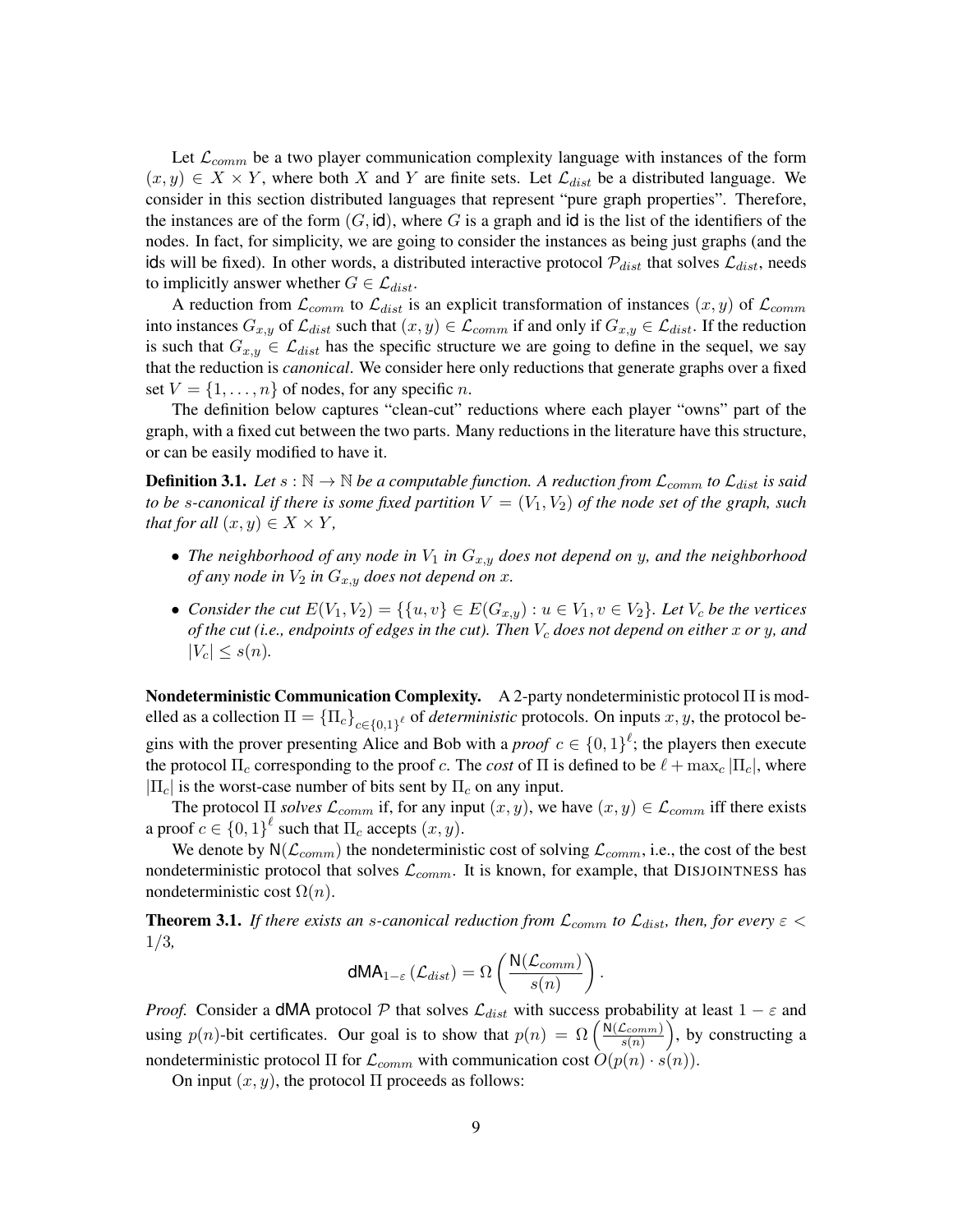- (1) Alice (resp. Bob) locally constructs  $G_{x,y}[V_1]$  from x (resp.,  $G_{x,y}[V_2]$  from y). Note that both players agree on the neighborhoods of the cut nodes  $V_c$ , because the reduction is canonical: these nodes' neighborhoods do not depend on either  $x$  or  $y$ .
- (2) The prover presents Alice and Bob with a proof  $\pi \in \{0,1\}^{p(n)\cdot s(n)}$ , which the players interpret as an assignment of certificates to the cut nodes  $V_c$ .
- (3) Alice (resp. Bob) enumerates over all possible assignments of  $p(n)$ -bit certificates to the nodes in  $V_1 \setminus V_c$  (resp.  $V_2 \setminus V_c$ ), and checks whether there is an assignment that, together with the certificates  $\pi$  of the cut nodes, causes all nodes of  $V_1$  (resp.  $V_2$ ) to jointly accept with probability at least  $1 - \varepsilon$ .
- (4) The players inform each other whether they can find such an assignment. The players accept iff both were able to find some assignment that makes all nodes in  $V_1$  (resp.  $V_2$ ) accept.

Note that both Alice and Bob can perform step (3) above without need of communication: after fixing the certificates  $\pi$  of the nodes  $V_c$  on both sides of the cut, the acceptance probability of any node in  $V_1$  does not depend on y, and vice-versa. This is because the neighborhood of any node in  $V_1$  does not depend on y, and vice-versa.

Clearly, the cost of  $\Pi$  is  $s(n) \cdot p(n) + 2$ . It remains to prove its correctness:

• Suppose that  $(x, y)$  is a YES-instance of  $\mathcal{L}_{comm}$ . We are going to show the existence of a certificate  $\tilde{c}$  that causes both Alice and Bob to accept.

By definition of the reduction,  $G_{x,y}$  is a YES-instance of  $\mathcal{L}_{dist}$ , so there exist certificates C to the nodes of  $G_{x,y}$  such that, with probability at least  $1 - \varepsilon$ , all nodes accept. Let  $\pi$ be the restriction of the certificates to the nodes of  $V_c$ . In  $\Pi$ , the prover can give  $\pi$  to the players, causing them to accept: when enumerating over all possible certificates, Alice and Bob will each find the restriction of C to the nodes on their side of the graph  $(V_1$  and  $V_2$ , respectively), and since C causes *all* nodes to accept w.p.  $\geq 1 - \varepsilon$ , in particular it causes all nodes of  $V_1$  (resp.  $V_2$ ) to accept w.p.  $\geq 1 - \varepsilon$ .

• Suppose that  $(x, y)$  is a NO-instance of  $\mathcal{L}_{comm}$ . We need to show that there is no certificate  $\pi$  that can be given to Alice and Bob to cause them to accept.

Suppose for the sake of contradiction that there is such a certificate  $\pi$ , and let  $C_x$ ,  $C_y$  be the extensions of  $\pi$  to the nodes of  $V_1$  (resp.  $V_2$ ) that cause them all to accept with probability at least  $1 - \varepsilon$ . Now consider the global certificate assignment  $C = (C_x, C_y)$  where in the distributed dMA protocol P, the prover assigns  $C_x$  to the nodes of  $V_1$  and  $C_y$  to the nodes of  $V_2$ . By the union bound, when assigned C, the probability that either some node in  $V_1$  or some node in  $V_2$  (or both) reject is at most  $2\varepsilon$ . Overall, we see that the proof is accepted by all nodes with probability at least  $1 - 2\varepsilon > 1 - 2 \cdot (1/3) = 1/3$ , which is a contradiction, because  $G_{x,y} \notin \mathcal{L}_{comm}$ .

 $\Box$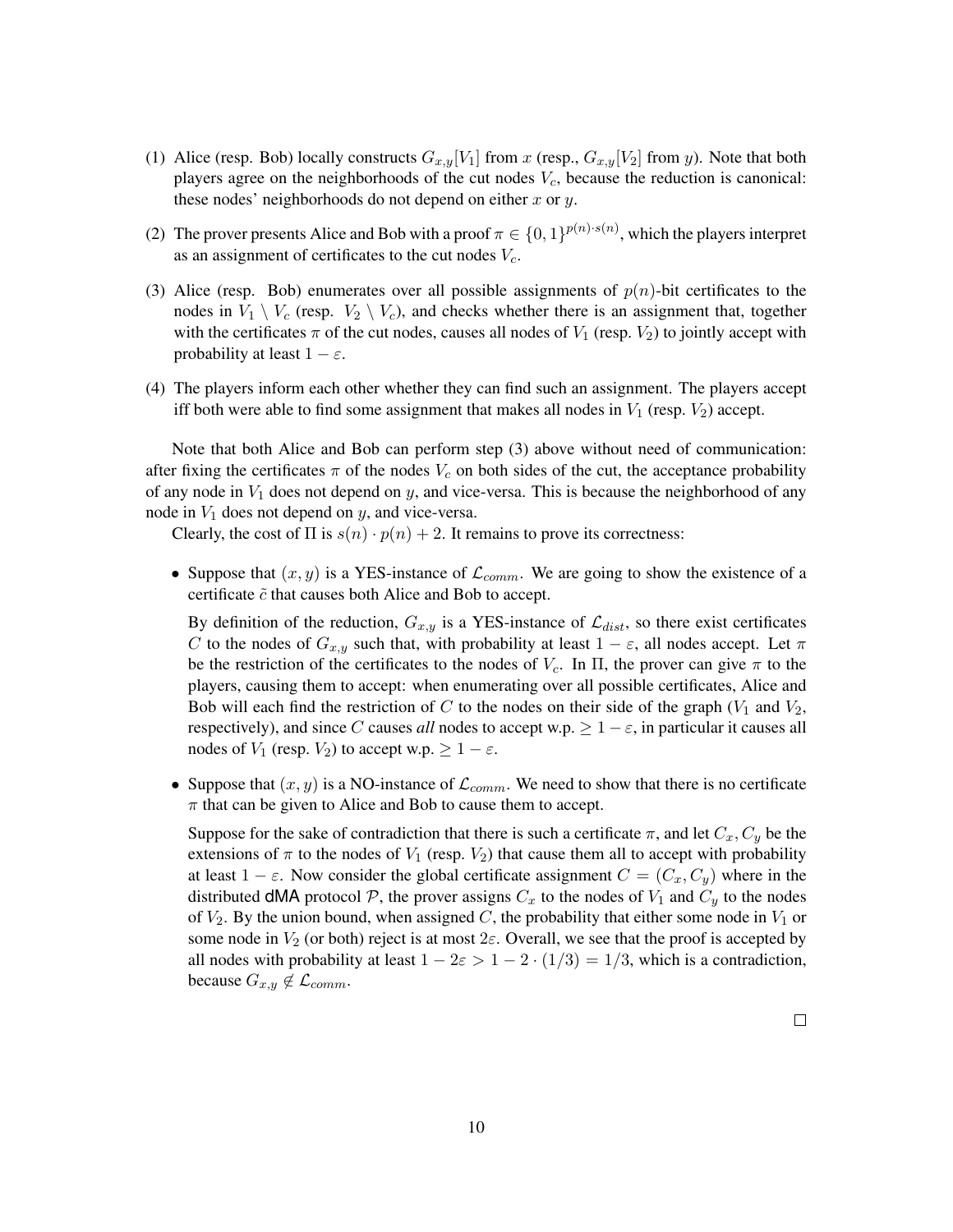#### 3.1 Lower Bound on DIAMETER

It is known that, for every  $k \geq 1$ , DIAMETER $\lt k \in \text{LCP}(O(n \log n))$ , i.e., has a locally checkable proof — actually, a proof-labeling scheme — using certificates on  $O(n \log n)$  bits [5]. (For this certificate, the prover constructs a BFS tree from every node of the graph.) We show that allowing randomization in the verification of the proof does not help.

Let DISJ be the two-player problem the players receive sets  $x, y \subseteq [n]$ , and their goal is to accept iff  $x \cap y = \emptyset$ .

Our canonical reduction from DISJ to DIAMETER $\lt_{6}$  is a simple modification of a reduction of Censor-Hillel, Khoury and Paz [4]. The reduction of [4] mostly has the static structure required for a canonical reduction, and it has a sparse cut, of size  $s(n) = O(\log n)$ ; however, it is not  $O(\log n)$ -canonical, only because the neighborhoods of the cut nodes may depend on x or on y. This is easily solved by replacing each edge in the cut by a path of length 3 (subdividing the edge by inserting two auxiliary nodes). Let  $G_{x,y}$  be the resulting graph. After this modification,  $(x, y)$ are disjoint iff the diameter of  $G_{x,y}$  is at most 6, and the new reduction is  $O(\log n)$ -canonical. Thus, we obtain:

**Lemma 3.1.** *There exists an*  $O(\log(n))$ *-canonical reduction from* DISJ *to* DIAMETER<6*.* 

By Theorem 3.1, we have:

**Corollary 3.1.** *Let*  $0 \le \varepsilon < 1/3$ *. Then,*  $dMA_{1-\varepsilon}(DIAMETER<sub>0</sub>) = \Omega(n/\log n)$ *.* 

The proof uses the fact that  $N(DISJ) = \Omega(n)$  (see, e.g., the textbook [13]).

#### 3.2 Lower Bound on SYMMETRY

It is known that SYMMETRY is among the most difficult graph properties to verify in a distributed manner, in the sense that every locally checkable proof for SYMMETRY requires certificates on  $\Omega(n^2)$  bits [12], while *all* distributed languages on *n*-node graphs can be verified using a certificate on  $O(n^2)$  bits at each node [16]. We show that allowing randomization in the verification of the proofs does not help.

We extend the SYMMETRY lower bound of [12] to dMA. The lower bound in [12] is not formally stated as a reduction; it essentially "re-proves" the 2-party nondeterministic lower bound for EQUALITY. By observing that this lower bound *is* in fact a canonical reduction, we obtain a dMA lower bound.

Let EQ<sub>D</sub> be the two-player communication language where the players receive inputs  $x, y \in$ D, and their goal is to output 1 iff  $x = y$ . Here, D is some domain of size N, which, following [12], we take to be a set of equivalence classes of all  $n$ -node asymmetric graphs, under the isomorphism equivalence relation. It is known that  $|\mathcal{D}| = 2^{\Theta(n^2)}$  [7].

Let SYMMETRY be the distributed language defined on the set of all graphs, where the YESinstances are graphs having non-trivial automorphisms. Obviously, all the graphs in  $\mathcal D$  are NOinstances of SYMMETRY.

**Theorem 3.2** ([12], re-phrased). *There exists a 2-canonical reduction from*  $EQ_D$  *to* SYMMETRY  $t$ hat transforms instances  $(G_x,G_y)\in\mathcal{D}^2$  into graphs  $G_{x,y}$  of size  $2n+2.$ 

For completeness, we repeat the argument of [12], and show that it is a 2-canonical reduction: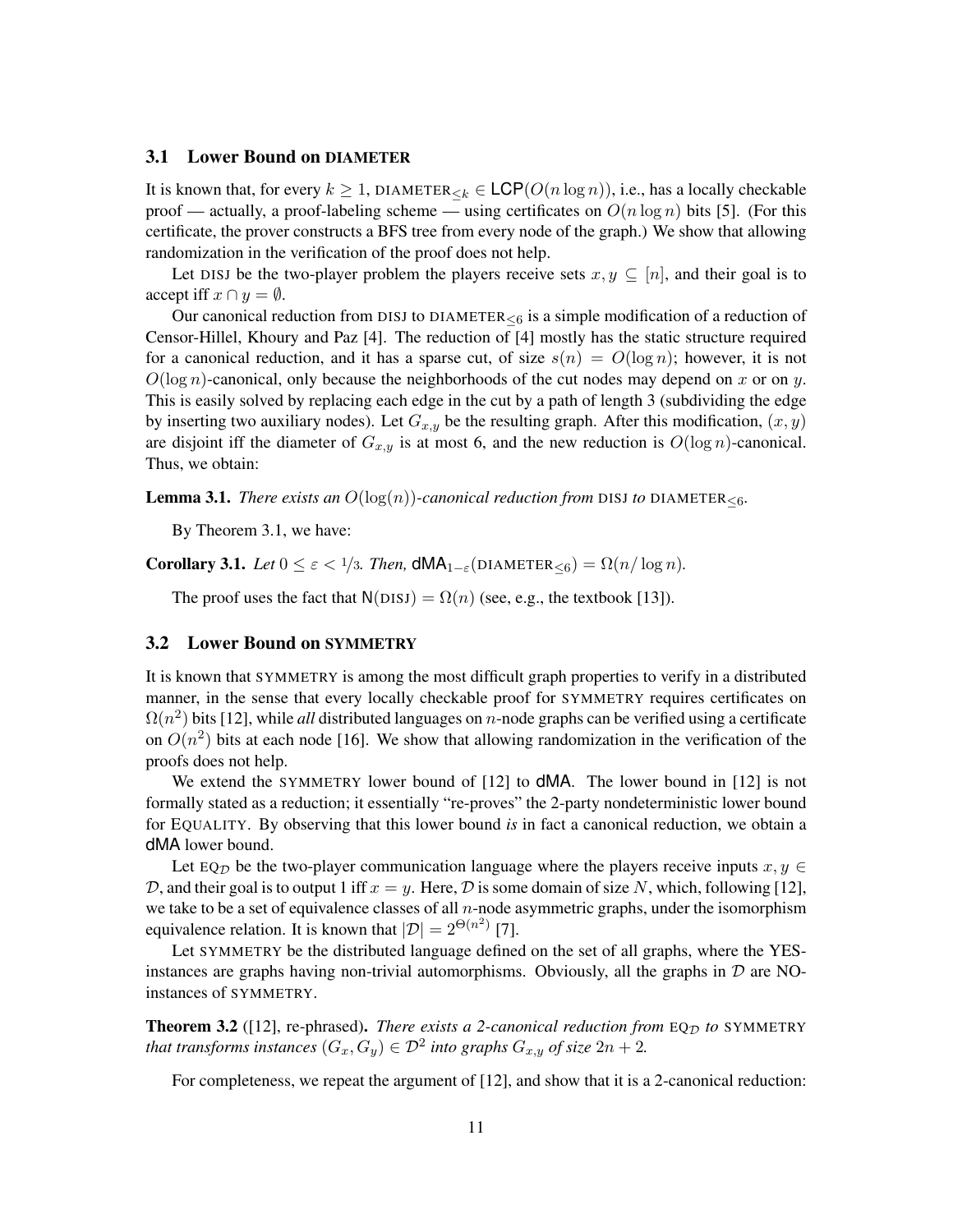*Proof.* Let  $V_1 = \{1, ..., n+1\}$ ,  $V_2 = \{n+2, ..., 2n+2\}$ . On inputs  $G_x, G_y$ , Alice and Bob construct the following graph: Alice constructs a copy of some graph in the equivalence class  $G_x$  over the nodes  $\{1, \ldots, n\}$ , and Bob constructs a copy of some graph in  $G_y$  over nodes  ${n + 3, ..., 2n + 2}$ . In addition, Alice connects node  $n + 1$  to node n, Bob connects node  $n + 2$ to  $n + 3$ , and "both players" add the edge  $\{n + 1, n + 2\}$ .

The reduction is 2-canonical because there is only one edge in the cut. Correctness follows from the fact that, since  $G_x$  and  $G_y$  contain only asymmetric graphs, and they are equivalence classes of the isomorphism relation, the resulting graph  $G_{x,y}$  is symmetric iff  $G_x = G_y$ .  $\Box$ 

Since the nondeterministic cost of EQ<sub>D</sub> is  $|\mathcal{D}|$  [13], we obtain:

**Corollary 3.2.** *Let*  $0 \le \varepsilon < 1/3$ *. Then,*  $dMA_{1-\varepsilon}(SYMMETRY) = \Omega(n^2)$ *.* 

#### 3.3 Lower Bound on COUNT

Finally, we observe that the notion of a canonical reduction is easily extended to languages where the nodes have input in addition to the graph: to do this, we require a transformation from the communication problem  $\mathcal{L}_{comm}$  to configurations  $(G_{x,y}, d)$  (keeping the ids fixed, as before), such that  $(x, y) \in \mathcal{L}_{comm}$  iff  $(G_{x,y}, d) \in \mathcal{L}_{dist}$ . We require all the conditions from the previous section; moreover, the *input*  $d(u)$  of any neighbor  $u \in N(v)$  for  $v \in V_1$  (resp.  $V_2$ ) may not depend on  $y$  (resp.  $x$ ). With this additional restriction, Theorem 3.1 continues to hold.

For example, consider the problem of counting the number of distinct elements in the input. Cast as a decision problem, we define it as  $\text{COUNT}_k = \{(G = (V, E), d) : |\{d(u) : u \in V\}| = k\}.$ 

In [21], Patt-Shamir showed by reduction from DISJ that counting the number of distinct elements in the input of an *n*-node network requires  $\Omega(n)$  rounds in CONGEST, even if randomization is allowed. A similar argument was used in [2] to show that streaming algorithms for counting the number of distinct elements require linear memory (indeed, [2] shows that this holds either for randomized exact algorithms, or for deterministic approximate algorithms). Implicitly, the argument of [2] shows that the nondeterministic cost of DISJ with input sets of size  $n/4$ , and with the promise that either  $x \cap y = \emptyset$  or  $|x \cap y| \ge n/100$ , is  $\Omega(n)$ .

The reduction of [21] is "almost" 2-canonical. We modify it slightly to make it 2-canonical; this involves restricting the size of the input sets, and fixing the input of the cut nodes.

**Lemma 3.2.** *There is a 2-canonical reduction from DISJ with sets of size*  $n/4$  *to* COUNT<sub>n/2+1</sub> *in networks of size*  $n/2 + 2$ *.* 

*Proof.* The modified reduction features a line network of  $n/2 + 2$  nodes,  $1, \ldots, n/2 + 2$ , with Alice controlling nodes  $1, \ldots, n/2 + 1$  and Bob controlling nodes  $n/2 + 2, \ldots, n/2 + 2$ . Nodes  $n/2+1$ ,  $n/2+2$ , which are the cut nodes, always receive  $\perp$  as their input (where  $\perp$  is some fixed element that is not in the universe of DISJ). Let  $x = \{x_1, \ldots, x_{n/4}\}, y = \{y_1, \ldots, y_{n/4}\}$  be the inputs of Alice and bob. Alice assigns each node  $i$  the input  $x_i$ , and Bob assigns each node  $n/2+1+j$  the input  $y_i$ .

If  $x \cap y = \emptyset$ , then the total number of distinct elements in the input is  $|x| + |y| + 1 = n/2 + 1$ , whereas if  $x \cap y \neq \emptyset$ , the number of distinct elements is smaller.  $\Box$ 

For deterministic algorithms, using the argument from [2], this can be extended to a sufficiently small constant approximation (e.g.,  $1 \pm 1/100$ ).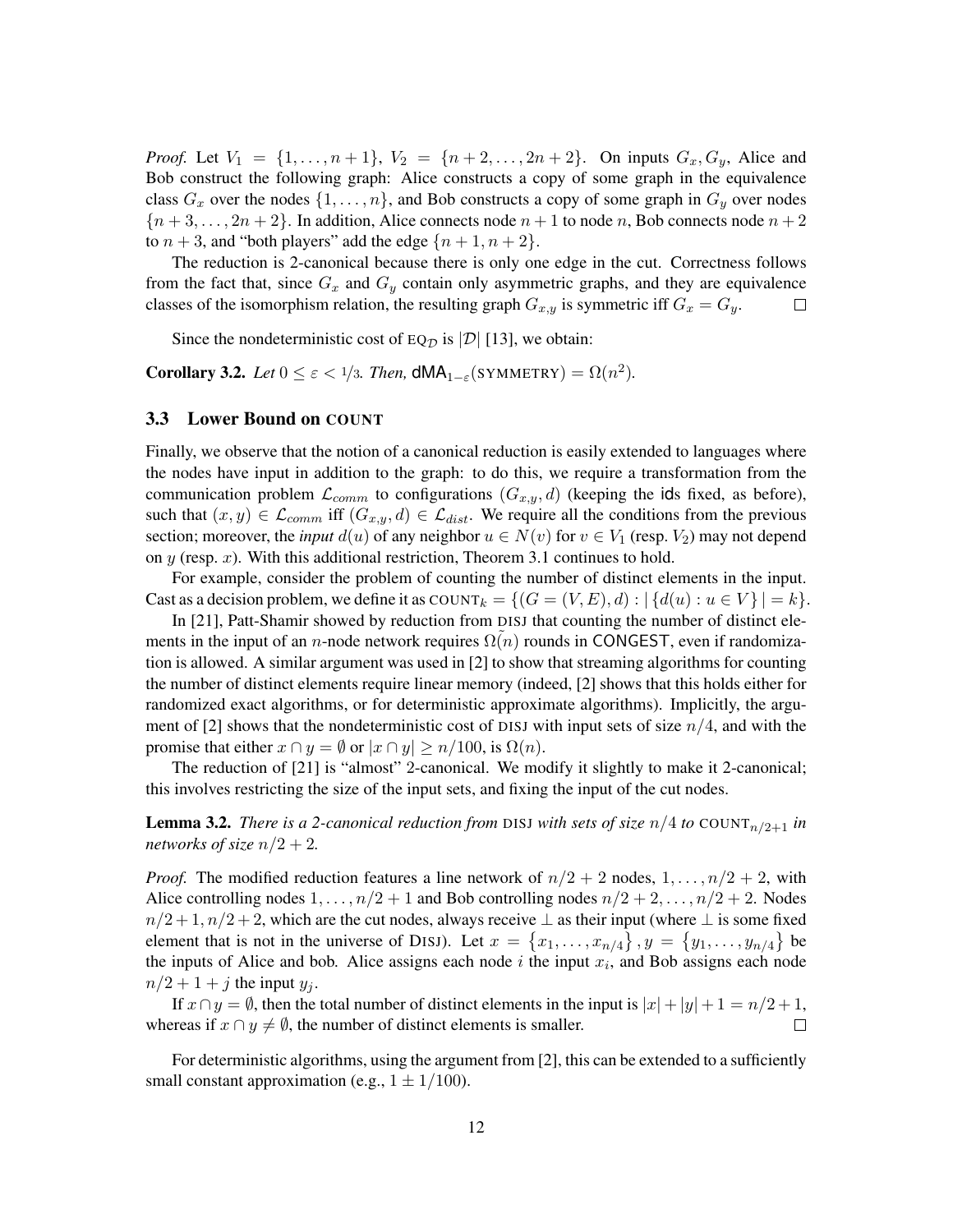We obtain:

## **Corollary 3.3.** Let  $0 \le \varepsilon < 1/3$ . Then,  $dMA_{1-\varepsilon}(\text{COUNT}_{n/2+1}) = \Omega(n)$ .

Let us make two further remarks about verifying the approximate number of distinct elements in line networks. First, there is an  $O(\log n)$ -bit **dAM** scheme for this problem: we can simulate the execution of the streaming algorithm from [2], which uses  $O(\log n)$  bits of randomness and  $O(\log n)$  bits of memory, and gives a constant approximation. In the simulation, the first node in the line sends the prover  $O(\log n)$  bits of randomness r, which serve to specify a pairwiseindependent hash function in [2]. The prover responds by sending  $r$  to all the nodes, and also, it tell each node  $i$  the state of the streaming algorithm of [2] after processing the inputs of the first i nodes, using the hash function indicated by  $r$ . The nodes verify that they all received the same value of r, and also that, if node i received state  $s_i$  and node  $i+1$  received state  $s_{i+1}$ , then indeed, with randomness r, the algorithm of [2] transitions from state  $s_i$  to state  $s_{i+1}$  upon processing the input of node i. This idea can be extended to arbitrary networks, by using *mergeable sketches* [1], asking the prover to specify a spanning tree, and "summing" the sketches up the tree.

Next, we observe that  $\Omega(\log n)$  is in fact a lower bound on the **dAM**-cost of computing the *exact* number of elements in a network. This can be shown by the following argument, which is very similar to a recent  $\Omega(\log n)$  lower bound for the **dAM**-cost of SYMMETRY [15].

**Theorem 3.3.** We have **dAM**( $\text{COUNT}_{n/2}$ ) =  $\Omega(\log n)$ .

*Proof.* Given an  $\ell$ -bit dAM protocol for COUNT<sub>n/2</sub>, we construct a  $2^{O(\ell)}$ -bit, private-coin, randomized two-party protocol for DISJ with sets of size  $n/4$  (without a prover). Since DISJ requires  $\Omega(n)$  bits of communication, we conclude that  $\ell = \Omega(\log n)$ .

The protocol proceeds as follows: given inputs  $(x, y)$ , the players construct the network from Lemma 3.2, but they use only  $n/2$  nodes in total (with each player responsible for  $n/4$  nodes), and omit the input  $\perp$  (it is not necessary here). Then, Alice and Bob each sample a private random string  $r_A, r_B$  (respectively). We say that a pair of  $\ell$ -bit certificates c, c' is  $r_A$ -good if there is an assignment of certificates to all the nodes in Alice's side, where the cut nodes receive the certificates c and c' (respectively), such that when their randomness is  $r_A$  (here,  $r_A$  represents a list of the random string of each node on Alice's side), all nodes on Alice's side accept when their randomness is  $r_A$ . Similarly, we say that  $c, c'$  is  $r_B$ -good if the same holds for Bob's side with randomness  $r_B$ . Alice and Bob announce to each other the list of pairs  $c, c'$  that are  $r_A$ -good and  $r_B$ -good, respectively. This requires  $2^{2\ell}$  bits. Finally, the players accept iff there is some pair  $c, c'$ that is good for both players.

It is easy to verify (see, e.g., [14]) that the probability that the players accept is exactly the probability that a prover has of convincing all nodes of the network to accept. Therefore, the protocol correctly solves DISJ.  $\Box$ 

As a final remark, the argument above also yields an  $\Omega(\log \log n)$  lower bound on the dAM cost of deciding whether the number of distinct elements is  $(1 \pm 1/100)k$ , for  $k = \Theta(n)$ . We use the same reduction, but reduce from the gap version of DISJ, where it is promised that either  $x \cap y = \emptyset$  or  $|x \cap y| \ge n/100$ . This problem has randomized private-coin communication complexity  $\Omega(\log n)$  (as its deterministic cost is  $\Omega(n)$  [2], and the private-coin randomized cost of a problem is never exponentially better than its deterministic cost [13]). Interestingly, our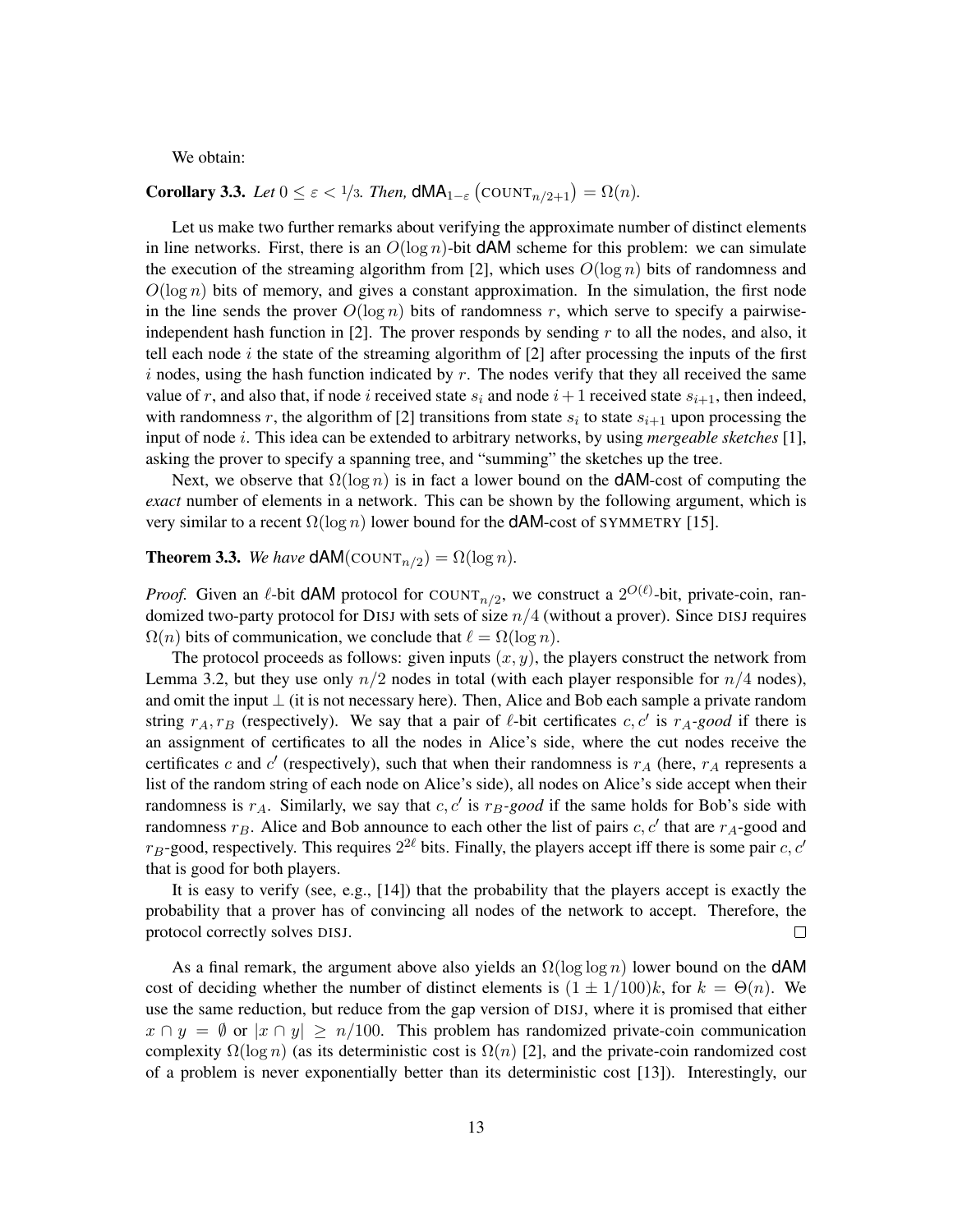*upper bound* of  $O(\log n)$  on approximating the number of distinct elements could be improved to  $O(\log \log n)$ , if the nodes had shared randomness. We could then simulate the famous Flajolet-Martin streaming algorithm [9], which assumes perfectly random hash functions, and requires  $O(\log \log n)$  bits of memory.

## Acknowledgements

Partially supported by CONICYT PIA / Apoyo a Centros Científicos y Tecnológicos de Excelencia AFB 170001 (P.M. and I.R.), Fondecyt 1170021 (I.R.) and CONICYT via PAI + Convocatoria Nacional Subvención a la Incorporación en la Academia Año 2017 + PAI77170068 (P.M.). Rotem Oshman is supported by ISF i-core Center for Excellence, No. 4/11.

### References

- [1] Pankaj K. Agarwal, Graham Cormode, Zengfeng Huang, Jeff M. Phillips, Zhewei Wei, Ke Yi: Mergeable Summaries. ACM Trans. Database Syst. 38(4): 26:1-26:28 (2013).
- [2] Noga Alon, Yossi Matias, Mario Szegedy: The Space Complexity of Approximating the Frequency Moments. J. Comput. Syst. Sci. 58(1): 137-147 (1999)
- [3] Mor Baruch, Pierre Fraigniaud, Boaz Patt-Shamir: Randomized Proof-Labeling Schemes. In 34th ACM Symposium on Principles of Distributed Computing (PODC), pp 315-324, 2015.
- [4] Keren Censor-Hillel, Seri Khoury, Ami Paz: Quadratic and near-quadratic lower bounds for the CONGEST model. arXiv preprint arXiv:1705.05646 (2017).
- [5] Keren Censor-Hillel, Ami Paz, Mor Perry: Approximate Proof-Labeling Schemes. Structural Information and Communication Complexity (SIROCCO 2017). LNCS 10641, pp. 71-89, 2017.
- [6] Sephen A. Cook: The Complexity of Theorem-Proving Procedures. In Proceedings of the third annual ACM symposium on Theory of computing (STOC '71). ACM, New York, NY, USA, 151-158, 1971.
- [7] Paul Erdős, Alfréd Rényi: Asymmetric Graphs. Acta Mathematica Hungarica 14.3-4 (1963): 295-315.
- [8] Pierre Fraigniaud, Amos Korman, David Peleg: Towards a Complexity Theory for Local Distributed Computing. J. ACM 60(5): 35:1-35:26 (2013).
- [9] Philippe Flajolet, G. Nigel Martin: Probabilistic Counting Algorithms for Data Base Applications. J. Comput. Syst. Sci. 31(2): 182-209 (1985).
- [10] Oded Goldreich, Silvio Micali, and Avi Wigderson: Proofs that Yield Nothing but their Validity or all Languages in NP Have Zero-Knowledge Proof Systems. Journal of the ACM (JACM) 38.3: 690-728, 1991.